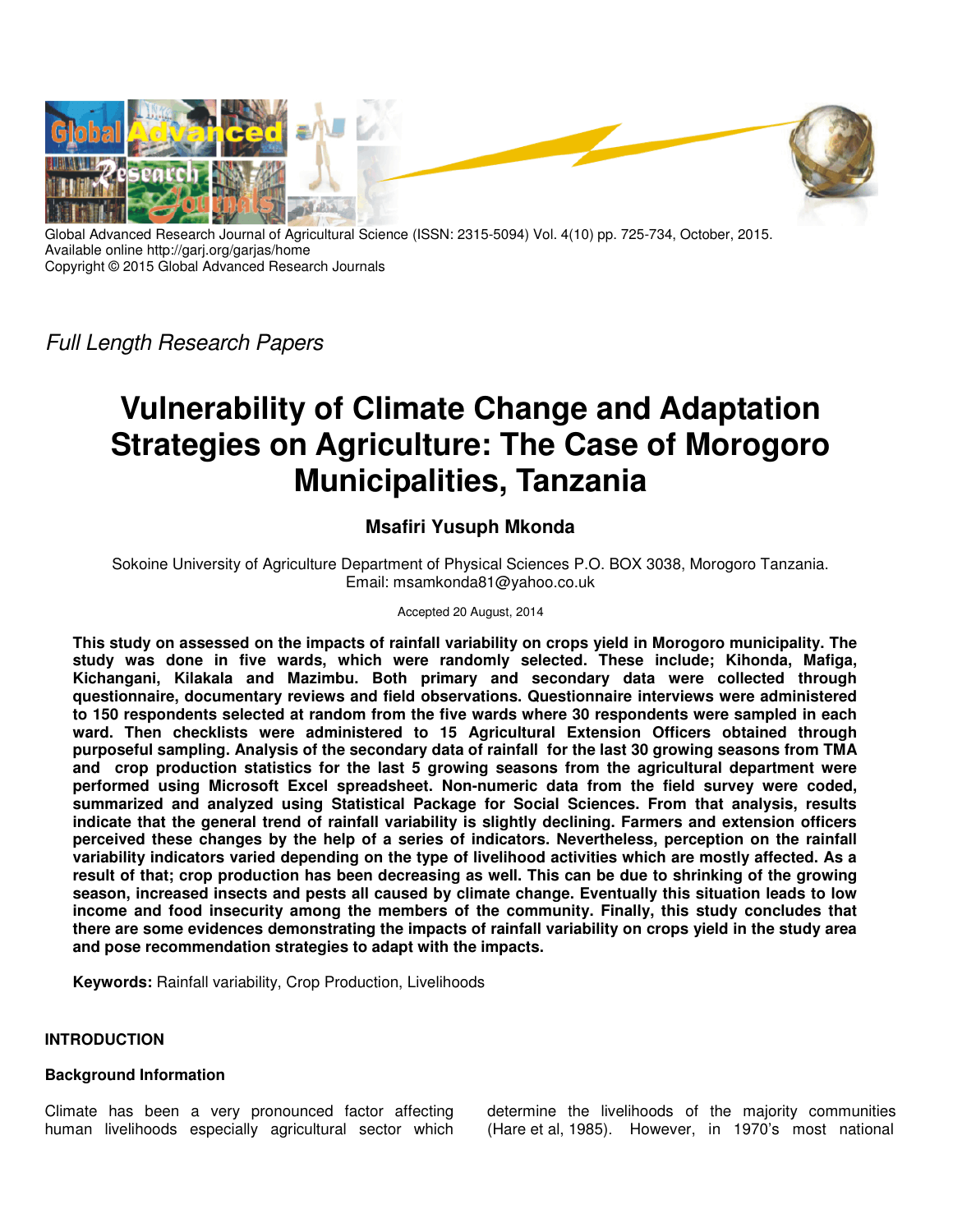economies particularly those from Sub- Saharan Africa were continuously being taken by extreme climates mainly rainfall variability (Kassasse, 1992; Ngana, 1993 & Mzengeza, 1996). The World Meteorological Organization (1998) reported on warming trends, with proof of climate change and its continuation observed from many parts of the world. Seasonal fluctuations can be great, we experience droughts, floods, severe storms, and tropical cyclones. It has been recognized that these variations in climate directly affect the growth, health, and survival of pastures, crops, and livestock. Farming operations testify to this with sowing, harvesting, lambing, calving, and shearing timed to maximize the best of seasonal conditions.

In Tanzania , agriculture account for more than 50% of the Gross National Product(GNP), 75% of the export earnings and provide employment to about 84% of the population (Mashinga, 1996,; Kashuliza & Ngaillo, 1993). According to Ashimogo (1995) irrigated agriculture account for less than 2% of the total cultivated land in Tanzania. Thus, Tanzanian agriculture greatly depends on climatic situation which varies enormously within country and across the years.

Rainfall is therefore a very important source of water for crop production (Kassasse, 1992 and Ngana, 1993) and in case of Tanzania where the rate of transition to irrigated agriculture is limited, small rainfall variability has caused a far reaching effect (Simwanza, 1996). Since the late of 1960s, it is evident that, one reason for the observed poor agriculture performance in Tanzania is a greatly attributed by drought (Mascarenhas, 1968). However, up-to-date little has been done to arrest the situation except for a few policy directives in the 1970s following a devastating drought of 1973 (URT, 1993). Therefore, famine and hunger has been mainly caused by rainfall variability especially drought and flood. Thus, there is a need to address the issue of rainfall variability so as to improve crop production and improve food security both at local and national level (Kassasse et al., 1992). Thus strategic decision in planning agricultural systems to cope with ever increasing climatic change and variability is inevitable.

## **Statement of the Problem**

When talking the influence of climate change impacts on crops yields, rainfall remains a significant factor in controlling crop production (Agrawala, 2003). A number of literatures has shown that; the current problem of climate change has led to seasonal rainfall variability in a decreasing trend, in turn leading to decrease in crop production in many areas where crop cultivation is the main activity. Drought and floods are other major problems of rainfall variability that have negative impacts on crops yield. Prolonged drought lead to drying of crops while

floods destroy farms, both leading to decrease in crop production. Furthermore, crop failure increases excessive poverty to the already impoverished societies as it reduces income from selling crops, and reduced food security. Not only that, but also these people with no food are ought to buy some food with little money they have instead of using for other most important uses. This scenario tends to exuberate more poverty in these societies. Therefore, rainfall variability has caused a lot of concerns over the past few decades due to the facts that it is becoming less and less predictable, thus proper adaptations strategies need to be adopted in the study area in order to improve people's livelihood.

## **Objectives**

#### **General Objective**

The overall objective of this study is to assess the impacts of climate change on crop production and recommend some potential strategies and adaptation to reduce the climate change impacts.

## **Specific Objectives**

(i) To assess the trend of rainfall variability in the study area.

(ii) To assess the trend of crop yield in the study area. (iii) To assess the relationship between rainfall variability and crop production in the area

(iv) To document some coping strategies adopted by farmers and suggesting other sustainable measures to reduce the impacts of rainfall variability so as to improve crop production.

## **Research Questions**

 (i) What is the trend of rainfall in the study area for the past 30 years?

 (ii) What is the trend of crops production of in the study area for the past 5 years?

 (iii) Is there any association between the trend of rainfall and that of crop production?

(v) What are the strategies adopted by farmers to cope with rainfall variability?

#### **Problem Justification**

Frequent rainfall fluctuation has brought some difficulties for both farmers and government to plan and implement their agricultural activities (Muchow & Bellamy, 1991). Irregular onset and offset of rainfall make the situation even worse, also drought and floods increase the problem of reduced crops yield in the study area. The results on the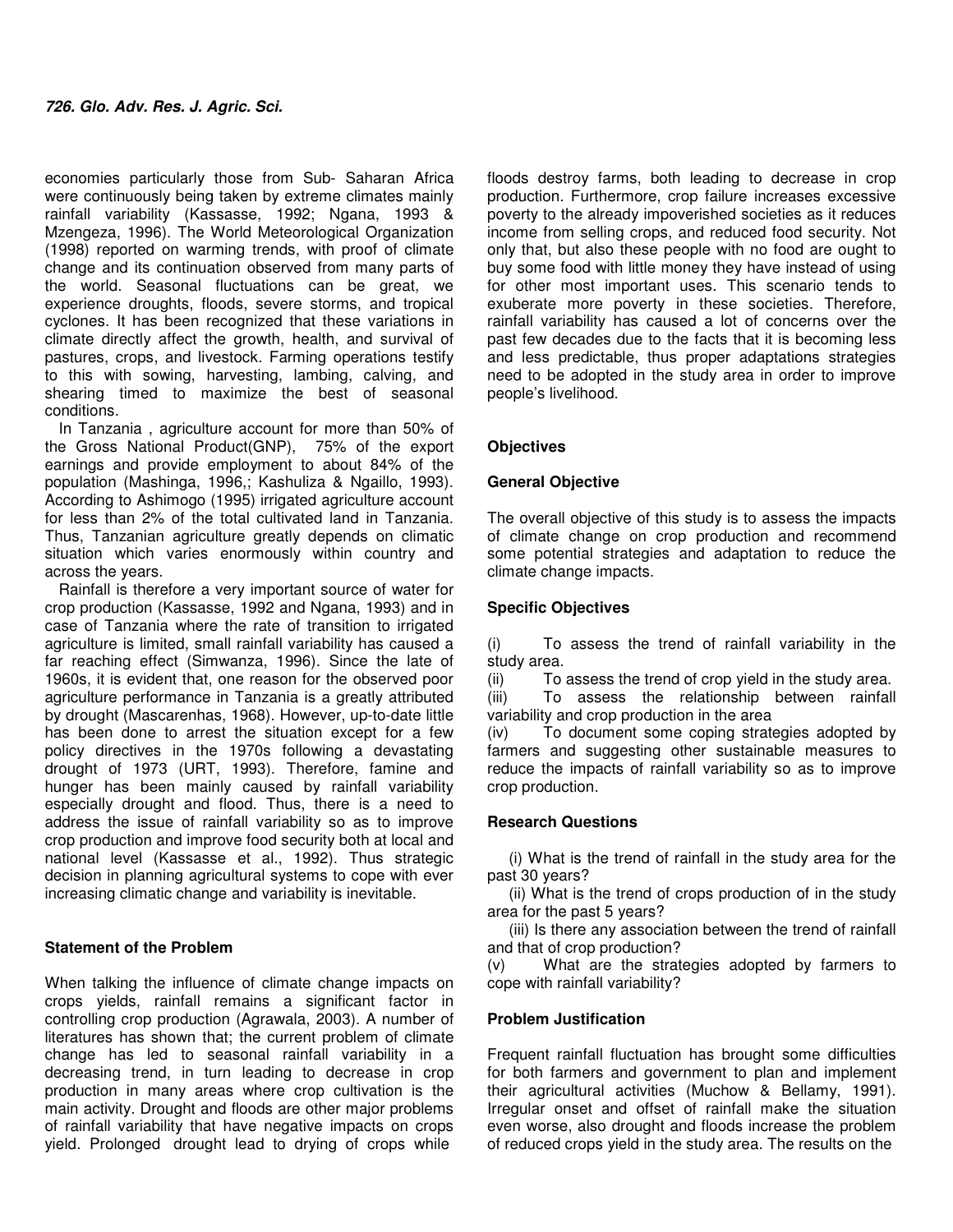assessment of the impacts of climate change will be helpful to agricultural planners to plan on agriculture. Furthermore, the application of this knowledge will diminish the magnitude of climate change impacts. Later on, the recommended adaptations strategies will be adopted to other areas to be used. Policy makers on the other hand can adopt some of the fruitful recommendation to be applied at national level as the entire pattern of rainfall and intensity of rain is observed to change and unusual amount of rainfall and flood is experienced. It is pointed out that fluctuation of rainfall is not influenced by local factors; it relies on the entire country (Raymond, 2007).

## **LITERATURE REVIEW**

#### **Climate Change and Climate Variability**

Climate change is a variation in the climate system because of internal changes within the climate system or in the interaction of its components, or because of changes in external forcing either by natural factors or anthropogenic activities (IPCC, 1996).Climate change in IPCC usage refers to a change in the state of the climate that can be identified by changes in the mean and/or the variability of its properties and that persists for an extended period, typically decades or longer (IPCC, 2007). It refers to any change in climate over time, whether due to natural variability or as a result of human activity. This usage differs from that in the United Nations Framework Convention on Climate Change (UNFCCC), where climate change refers to a change of climate that is attributed directly or indirectly to human activity that alters the composition of the global atmosphere and that is in addition to natural climate variability observed over comparable time periods.

Climate variability refers to observed spatial and temporal alterations in the climate record in periods when the state of the climate system is not showing changes. If the climate state changes, usually characterized by a shift in means, then the frequency of formerly rare events on the side to which the mean has shifted might occur more frequently with increasing climate variability (Salinger et al., 2000). Natural variability is a characteristic of the global climate and occurs on both long and short time scales. Many climatologists believe that both long and short-term climatic fluctuations are not random phenomena but organized events which are controlled by forces or energy resources either associated with the earth itself or with the planetary bodies of our solar system.

#### **People's Perceptions and Awareness on Climate Change**

Climate change is a multi-faceted challenge for today's

societies through its impacts on human lives and the natural environment. However, awareness and quality of knowledge on existence and issues relating to climate change could reduce the impacts of the phenomenon, Doss and Morris (2001) opines that the perspectives of the indigenous people, the way they think and behave in relation to climate change, as well as their values and aspirations have a significant role to play in addressing climate change issues. A report on South African awareness of climate change by Taderera (2010) revealed that while most Africans are aware that weather patterns are changing, their understanding on global climate change is limited. Climate change terminology is poorly understood. It is often literally interpreted as 'changes in weather'.

Furthermore early works on environmental knowledge and its inclusion into ecological assessment focused on the oral histories of indigenous (Spink, 1969), Icelandic (Bell & Olgilvie, 1978) and Yukon peoples (Cruickshank, 1984) to derive information on past changes in local climate.

Later research examined the benefits of considering indigenous knowledge to better understand present weather and climate variability (Fast & Berkes, 1998) and to contribute to more formal assessments of climate change (Fox, 2000). Riedlinger and Berkes (2001) went on to identify how indigenous knowledge from the Canadian Arctic could complement western scientific approaches to understanding climate change. Following the examination of indigenous meteorological beliefs and knowledge in Saurashtra (Northern India), Kanani and Pastakia (2001) helped to establish the Ancient Rain Prediction Network where local experts and scientists make regular predictions on the basis of collective assessment by using both local and scientific forecasts. Analysis of the determinants of farmer's choice of adaptation methods and perceptions of climate change in the Nile Basin of Ethiopia revealed that education increases climate change awareness and the likelihood of soil conservation and changing planting dates as an adaptation method (Deressa, 2008).

#### **Climate Change and Crop Production**

There is a strong link between climate and East African livelihoods. East Africa depends heavily on rain-fed agriculture making rural livelihoods and food security highly vulnerable to climate variability such as shifts in growing season conditions (IPCC, 2001). Furthermore, agriculture contributes 40% of the region's gross domestic product (GDP) and provides a living for about 80% of the east Africans (IFPRI, 2004). However because temperature has increased and precipitation has decreased in some areas, many are already being affected. For example, from 1996 to 2003, there has been a decline in rainfall of 50-150 mm per season (March to May) and corresponding decline in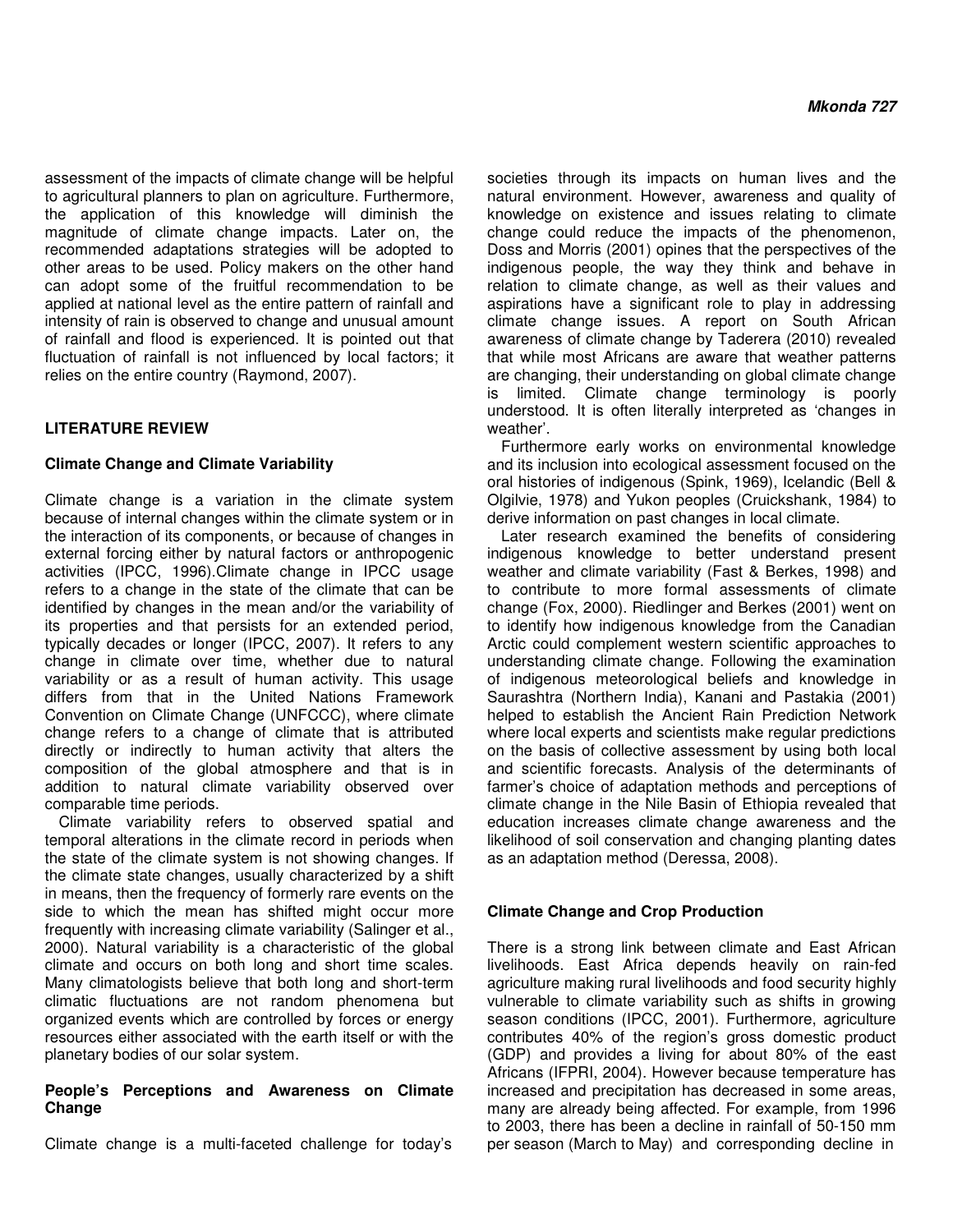long-cycle crops (e.g., slowly maturing varieties of sorghum and maize) across most of eastern Africa (Funk et al., 2005). Long-cycle crops depend upon rain during this typically wet season and progressive moisture deficit results in low crop yields in the fall, thereby impacting the available food supply. Increased variability of crop production is also a major concern of farmers in East Africa. Inter-annual climate variability (example, ENSO) has huge impacts on the region's climate. Warm ENSO events also referred to as El Niño events produce abnormally high amounts of precipitation in parts of equatorial East Africa and can result in flooding and decreased agricultural yields. Further south, in Zimbabwe, researchers correlated past El Niño events and warm sea surface temperatures in the eastern equatorial Pacific with more than 60% of the change between above and below average agricultural production of maize (Patt et al., 2005).

#### **Irrigation and Agriculture**

Rainfall contributes to an estimated 65 percent of global food production, while the remaining 35 percent of global food is produced with irrigation. In most parts of the world, rainfall is, for at least part of the year, insufficient to grow crops, and rain fed food production is heavily affected by annual variations in precipitation. The irrigated areas in the world, during the last three decades of twentieth century, have increased by 25 percent (FAO, 1993). Excessive use and poor management of such irrigation water has had, in some cases, detrimental effects on soil quality, causing whole areas to be taken out of production or requiring the construction of expensive drainage works (ibid). Not all rainfall that falls in a field is effectively used in crop growing, as part of it is lost by runoff, seepage, and evaporation. Under irrigated farming, irrigation can be planned using data regarding consecutive periods of rainfall to satisfy the demands for critical periods. Therefore, .there is still some challenges to adopt irrigation system in Sub Saharan Africa. It is mainly done at poor scale.

#### **RESEARCH METHODOLOGY**

#### **Description of Study Area**

#### **Location**

The study area for this project was Morogoro Municipality in Morogoro region. The region is bordered to the north by Tanga and Manyara, to the east by Pwani and Lindi regions, to the south by Ruvuma and to the west by Iringa and Dodoma. The Morogoro municipality is located at 37.4°E and 4.49°S. The area receives total rainfall of about 821mm to 1050mm occurring between March and May.

The region is administratively divided into six districts namely; Mvomero, Kilosa, Kilombero, Ulanga, Morogoro Urban and Morogoro Rural.

#### **Climate**

Morogoro Region experiences climate of moderate temperature and rainfall. The average annual temperatures vary between  $18^{\circ}$ C to  $30^{\circ}$ C in lowlands. The Region experiences moderate temperature of around  $25^{\circ}$ C almost throughout the year. The warm season normally runs from July to September. Generally, the region experiences two major rainfall seasons, that with long rains between November and May and short rains between January and February. The average annual rainfall varies between 600mm and 1800mm.

#### **Population**

According to the 2002 Population and Housing census, Morogoro Region had a total population of 1,753,362 male being 873,245 and females 880,117 with a total of 385,269 households. The average population growth rate stood at 2.6 percent per annum. According to URT (2002), the Regional intercensal population growth rates between 1967-1978, 1978 -1988 and 1988-2002 were 2.9%, 2.6% and 2.6% respectively.

#### **Transport and Communication**

Morogoro is a prominent intersection for both road and railway transportation systems for the entire country. The municipality is at the crossroads of two major highways that service the western, eastern, and southern parts of Tanzania, as well as the neighboring countries of Malawi and Zambia. Rapid population growth and development have affected the public transportation sector in Morogoro.

#### **Morogoro Drainage**

The Region's drainage is formed by many rivers that flow from highlands to lowlands in the valleys. The major rivers among others include Kilombero, Ruaha, Wami, Luwegu, Ruvu, Ngerengere, Mkata, Mkondoa and Mkindo.

#### **Topography**

The region is characterized by mountainous areas with some plains and plateaus. Some of the famous mountains are Uluguru which are characterized by different plant species. However, excessive degradation has been done in these areas for the sake of the peoples' livelihoods.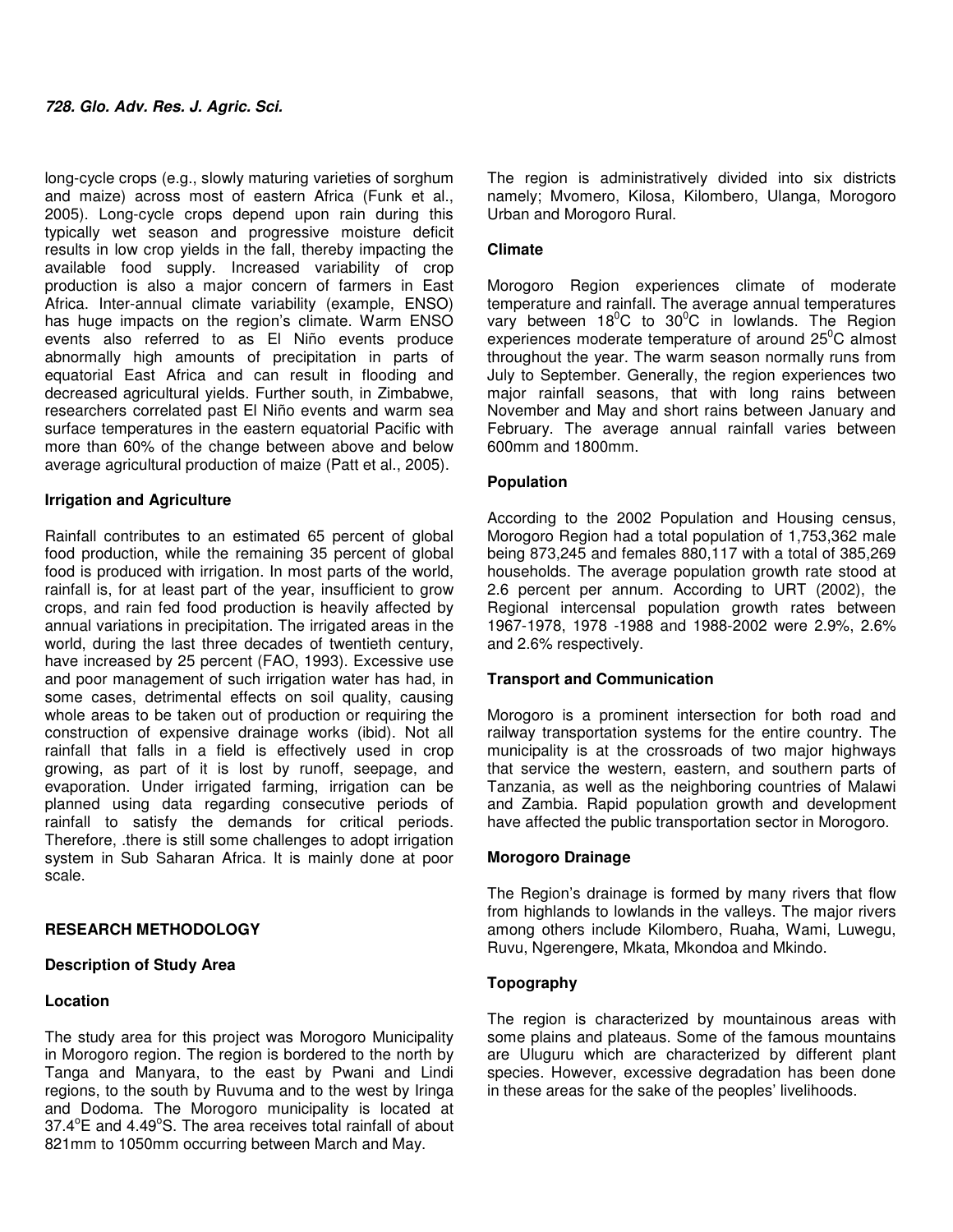#### **Research Design**

The research involved visiting the study area where 150 respondents were interviewed. Five wards were sampled for the study and each ward contributed 30 respondents to make the total of 150 respondents. As well, 15 key informants were selected for the study.

## **Data Collection**

The secondary data about rainfall variability and crops yield were collected from Morogoro National Weather Station and the Municipal Council Agricultural Department respectively. These data were collected through key informant interviews, participant observation, literature reviews and questionnaires.

## **Key informant Interviews**

Interviews were conducted to all individuals who seem to be experts and specialists in their professional fields, this include people from government and individuals examples of these are; the Municipal Agricultural Officer, Municipal Environment Management Officer, Morogoro National Weather Station officials and other selected agricultural and environmental experts from Sokoine University of Agriculture.

#### **Literature reviews**

This includes data which were obtained from any written document from the government such as Morogoro National Library, Sokoine National Agricultural Library (SNAL), Solomon Mahlangu Campus Library (SMC-Library) and different electronic publications such as journal and paper.

#### **Questionnaires**

This includes a set of written questions drafted to reflect the study objectives. These questions were administered to respondents sampled for the study. Generally, this method was used to collect rainfall variability and crops production data from different respondents.

## **Participant Observation**

During the field study; a clear look to the affected study areas was done by the researcher. By so doing the researcher was able to cross check the answers given by different stakeholders especially the respondents.

## **Sampling**

Both random and purposive sampling techniques were

used to select areas and respondents for this study. The includes the selection of the five wards for the study, key informant interview and respondents to be interviewed through questionnaire.

#### **Sample Size**

The total of 30 people was randomly selected from each ward. There were five wards selected for the study, hence making a total of 150 respondents for all awards. These wards includes; Kihonda, Mazimbu, Mafiga, Kilakala and Bigwa.

## **Data Analysis**

Quantitative data were analyzed through SPSS (Statistical Package for Social Sciences), Microsoft Excel Sheet. Qualitative data were analyzed by content analysis, summarized and presented in the text.

## **Data Presentation**

Results of this study are presented into graphs, tables and charts.

## **RESULTS AND DISCUSSION**

## **INTRODUCTION**

This chapter presents analysis of data, its results and discussion of findings. This presentation includes; characteristics of the sample, biophysical and socioeconomic data analysis. In the aspects of biophysical data analysis the results of rainfall in terms of their decrease, increase or fluctuation are presented and discussed.

#### **Perception on Rainfall Variability and Crop Production**

Rainfall variability is perceived differently at according to the levels of conceptualization. Through questionnaires and key informant interviews it was revealed that there is varied understanding on rainfall variability depending on the sex, age, level of education and occupation.

The main result of this study shows that local understanding on rainfall variability was that it is continuously changing and it is getting worse over time. Bad years are becoming more frequent than before, resulting in poor performance in agriculture and consequently food shortages in the area due to poor crop yield. Peasants from different age groups acknowledged an increase in rainfall variability and that this variability is becoming more unpredictable. Furthermore the result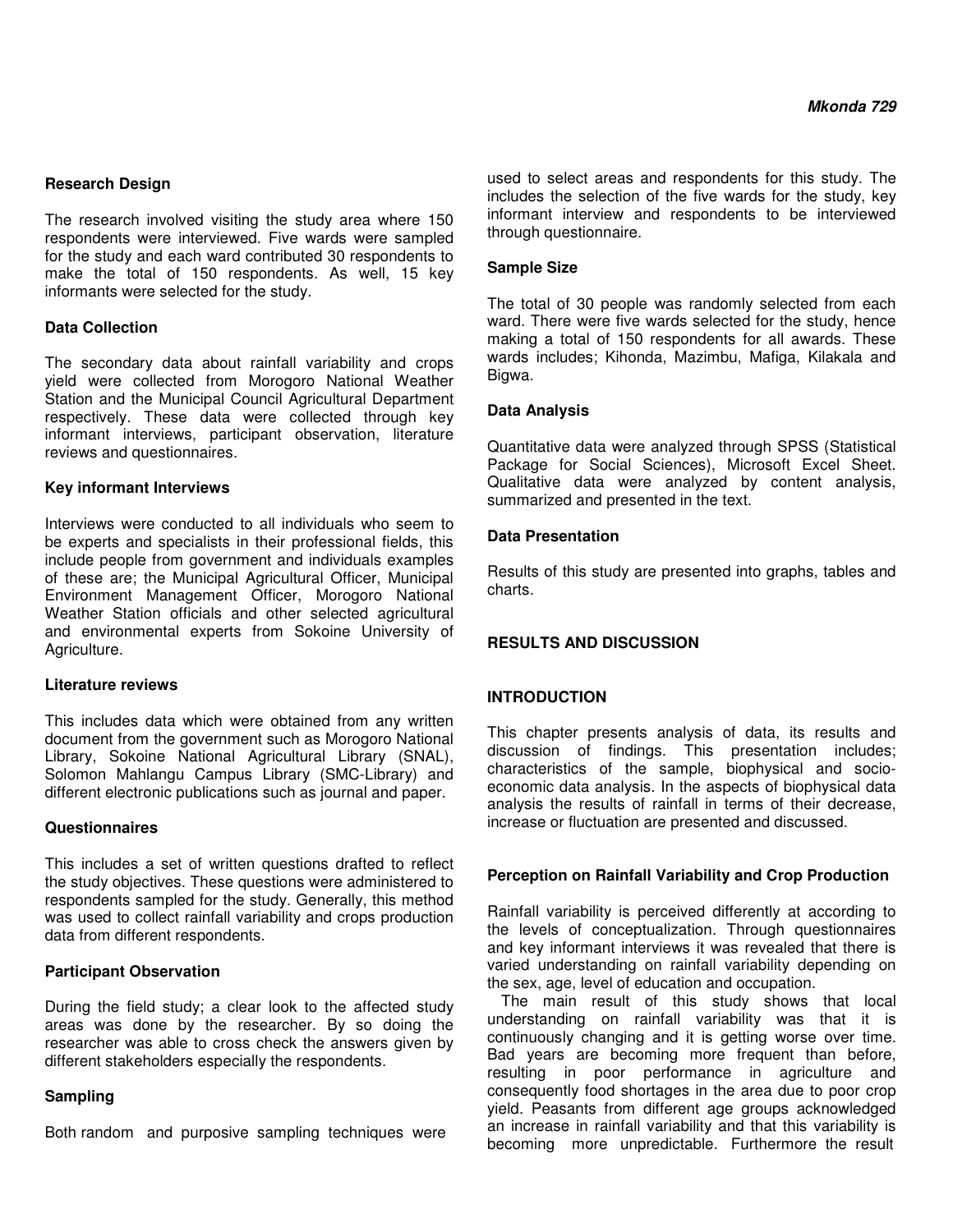#### **730. Glo. Adv. Res. J. Agric. Sci.**

#### **Table 1. Sex Distribution of the Respondents**

| Sex                        | $N = 150$ |
|----------------------------|-----------|
|                            | 48.0%     |
| Male<br>Female<br>________ | 52.0%     |
| Total                      | 100       |

**Source**: Field Survey Data, 2012.

#### **Table 2. Age Distribution of the Respondents**

| <u>Age</u>        | $N = 150$ |
|-------------------|-----------|
| Under 18          | 4.0       |
| 18-35<br>Above 35 | 56.0      |
|                   | 40.0      |
| Total             | 100       |

**Source**: Field Survey Data, 2012

#### .**Table 3. Education Level Distribution of the Respondents**

| <b>Education level</b> | $N = 150$ |  |
|------------------------|-----------|--|
|                        |           |  |
| Primary school         | 30.0      |  |
| Secondary school       | 38.0      |  |
|                        |           |  |
| College/University     | 32.0      |  |
|                        |           |  |
| Total                  | 100       |  |
|                        |           |  |

**Source**: Field Survey Data, 2012

#### **Table 4. Occupational Distribution of the Respondents**

| Occupation | $N = 150$ |  |
|------------|-----------|--|
| Employed   | 24.0      |  |
| Peasant    | 46.0      |  |
| Student    | 30.0      |  |
| Total      | 100       |  |

**Source**: Field Survey Data, 2012

shows that experienced farmers at ages of above 35 perceived the current rainfall trends to be more changing relative to old days.

Basing on the results presented in tables above (Table 1- 4), the results shows that the level of participation was a bit relative according to sex, age, level of education and occupation. In tems sex (48% were males and 52% were women). Age wise, fewer than 18 was 4% while those between 18-35 were 56% and those above 35 were 40%. In terms of education, Primary school 30%, Secondary school was 38% and those with tertiary education were

32%. Lastly, occupationally 24% of the respondents were employed in formal sector, 46 were peasants and 30% were students

Therefore, basing on table five below stakeholders' perception on rainfall trends was more consistent across education levels and occupation. More than 90% of the respondents' perceived rainfall to be declining. The majority of respondents linked the declining rainfall to climate change and variability. Therefore, generally the perception of rainfall was treated as mentioned above.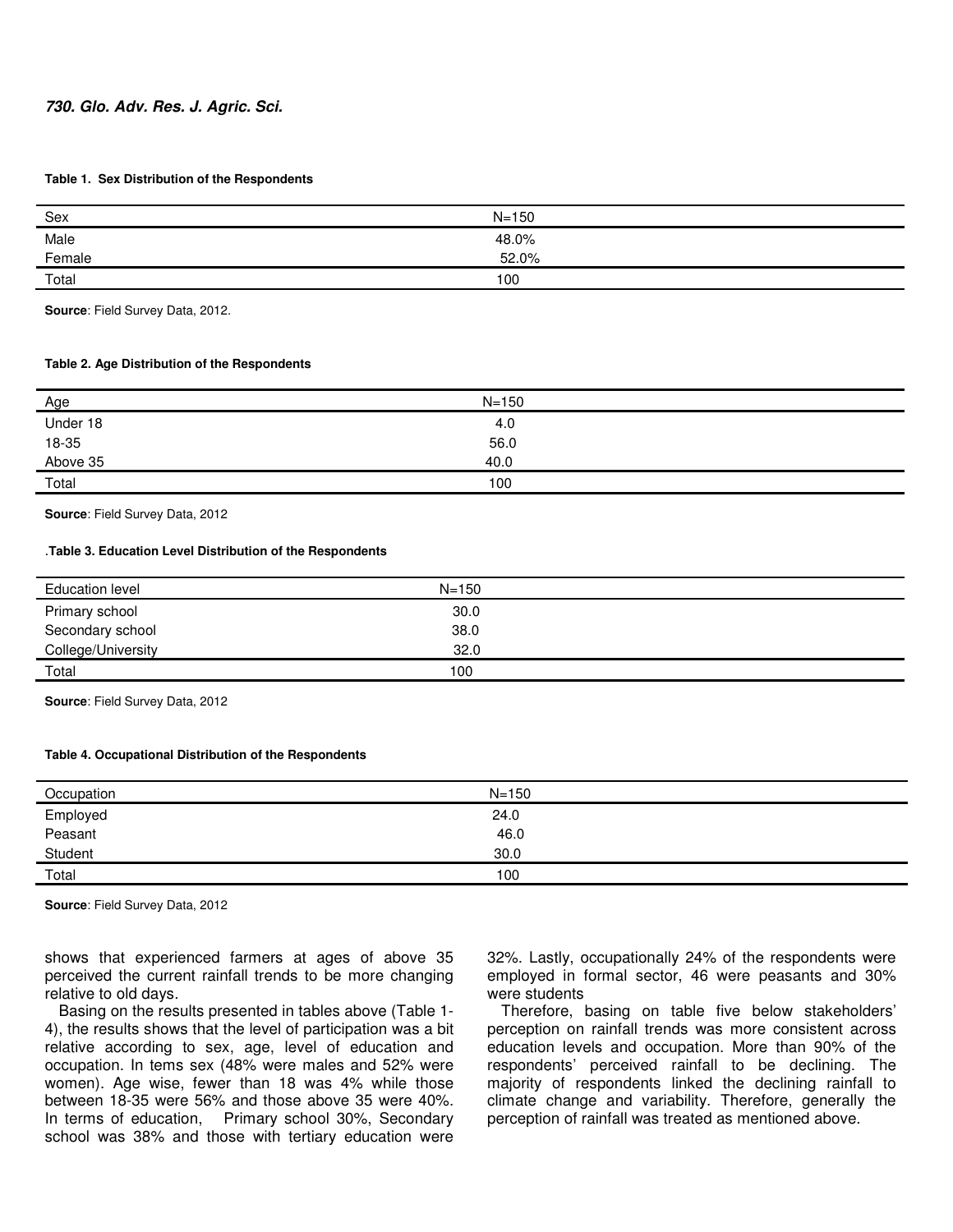**Table 5. Perception of the Respondents on Rainfall Variability** 

| Rainfall Variability | $N = 150$ |
|----------------------|-----------|
| Increasing rainfall  | 8.0       |
| Decreasing rainfall  | 90.0      |
| Do not know          | 2.0       |
| Total                | 100       |

**Source**: Field Survey Data, 2012



**Figure 1** Rainfall Variability Trend of Morogoro Municipality from 1981-2011 **Source**: TMA-Morogoro (2012).



**Figure 2**. Maize Production Trend of Morogoro Municipality (2005-2010) **Source**: Morogoro Municipal Agricultural Department (2012)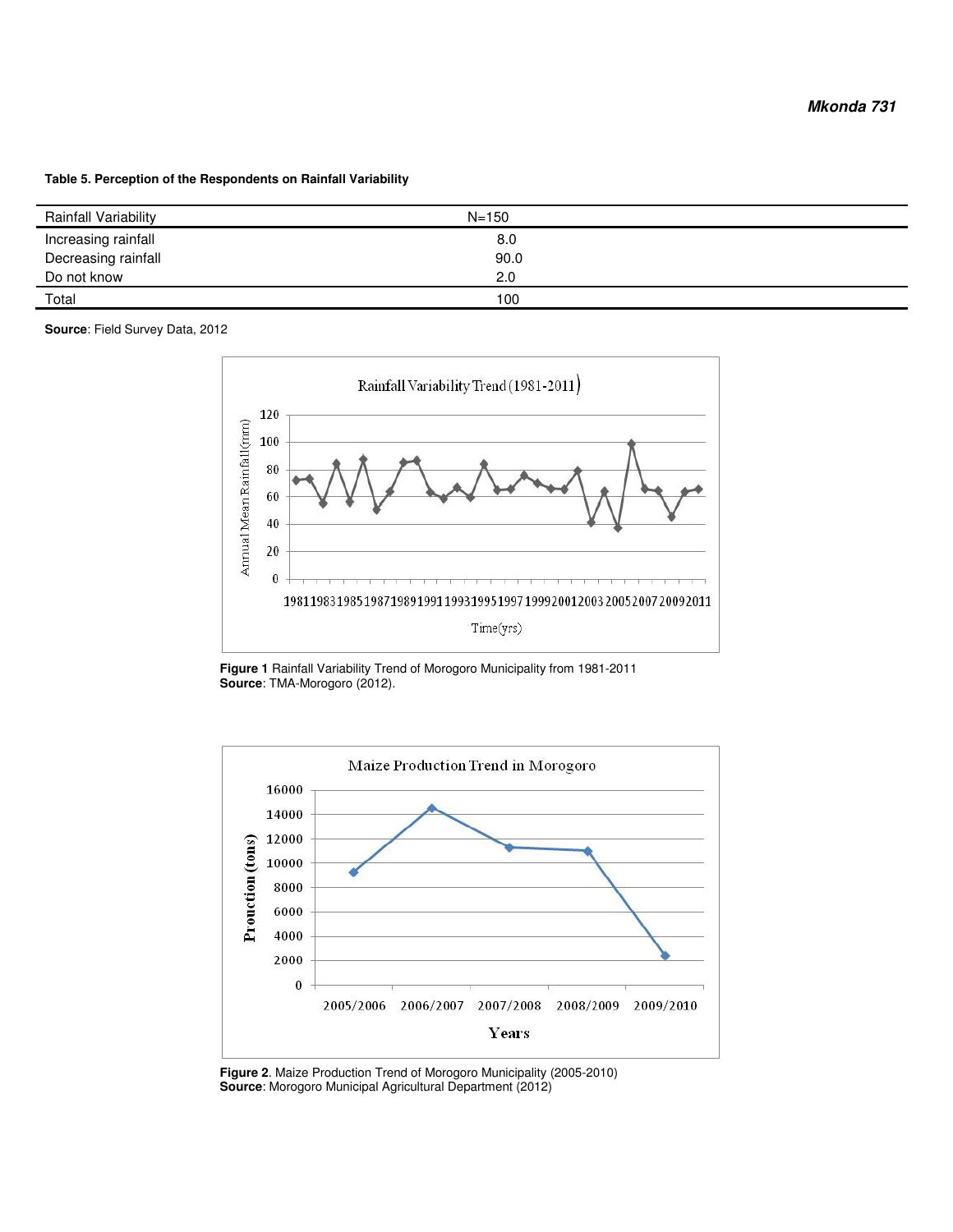The trend shows the rainfall variability to be very unpredictable with the general trend indicating a slight decline. The difference between the highest and lowest mean annual rainfall gives the range of approximately 66mm for years 2006 and 2005 respectively. There have been alterations of dry and wet season with neither one dominating the other except for years from 1997-2000 of which the rainfall showed abnormal dry season continuously for about four years.

The trend of crop yield presented in Figure 2 above shows a general decreasing trend of crop production for the past 5 years starting from 2005 to 2011. This may be the result of the slight decline of rainfall (as presented in Figure 1 above) which is at non-significant rate or other non climate factors like pests, diseases and low soil fertility resulting from land degradation.

#### **Effects of Rainfall Variability on Crops Yield**

From the field survey the respondents agreed that rainfall variability affect the crop production where by 70% of the respondents revealed that there is severe effects, 28% of the respondents said the effect is just slight and 2% of the respondents said the extent of effect very low. This is presented in Figure 3 below. However this effect might have been exacerbated by other non climatic factor like decrease in soil fertility, outbreak of pests and diseases in the area as well as poor agricultural practices such as monoculture. These non climatic factors when coupled with the variability in rainfall affect tremendously the yield of crops leading to food insecurity and low income among the community members.

## **Implications of the Observed Trend of Rainfall on Crops Production**

Recurrent seasonal shift and shrinking of the growing season are reported by farmers as major threats to crop production. Figures 1, 2 and 3 have presented the results and explained much on the trends and relations between rainfall trends and crop production. Monthly rainfall in the season indicated slightly declining trends. This implies delayed propagation for such crops like maize, rice, and beans consequently declining yield. According to questionnaire survey, the majority farmers have developed mechanisms of responding to unreliable rainfall through transplanting crops within a growing season. Although this practice could be one of local adaptation measures, it resulted into further fragmentation of the already small fields and sometimes led to counter productivity as distribution of input resources in the farm may not be the same.

Again, the increase in dry spells was connected to increased incidences of crop pests and diseases. Some farmers and the agricultural officers acknowledged the link between climate change and increased incidences of crop pests and diseases. It was revealed that, new pests and diseases were out breaking. They perceived increase in drought and dry spells as being associated to climate change. According to their perception, such changes have occurred in the recent years as compared to the previous decades. This implies that thousands of farmers in the study area who depend on rain fed agriculture as a sole livelihood activity are at risk of becoming food insecure. It was also revealed that majority farmers in all wards under study acknowledged the decreasing trend of crop production. The majority farmers associated the declining food crop production with the impact of climate change and variability. However, the declining trends of food crop could also be due to other non climatic related factors such as declining soil fertility, pest and diseases and inadequate extension services. Actually, the impact of climate change and variability became more pronounced when there is interaction with other non climatic stressors. Analysis of livelihood activities in the studied wards indicates that agricultural activities are mostly affected through decrease in rainfall which also influences loss in soil moisture. Farmers in the study area have responded to the impact of climate change and variability through various local adaptations including expansion of areas under cultivation to compensate for reduced yields during droughts, partly by reducing fallows, switch to more drought-resistant crops such as sorghum and cassava. Some farmers reported growing alternative crops such as sunflower. However, increasing pests and diseases incidences has hindered such effort. Another adaptation measures reported is diversification to nonfarm activities such as brick and charcoal-making, casual labor and carpentry.

#### **CONCLUSION AND RECOMMENDATIONS**

## **CONCLUSION**

This study concludes that, farmers at ward level have revealed that rainfall is continuously varying and it is getting worse over time because of the unpredictability of this variability. There is a concerns that rainfall amount has been decreasing over time. Bad years are becoming more frequent than before, resulting in food shortages in the area. This could also be due to other factors such as trends of rainfall and dry spells which provide evidence that rain fed agriculture in the study area is vulnerable to the impact of rainfall variability. Rainfall has generally been varying with a slight declining trend over the last 30 growing seasons. The nature of dry spells is very important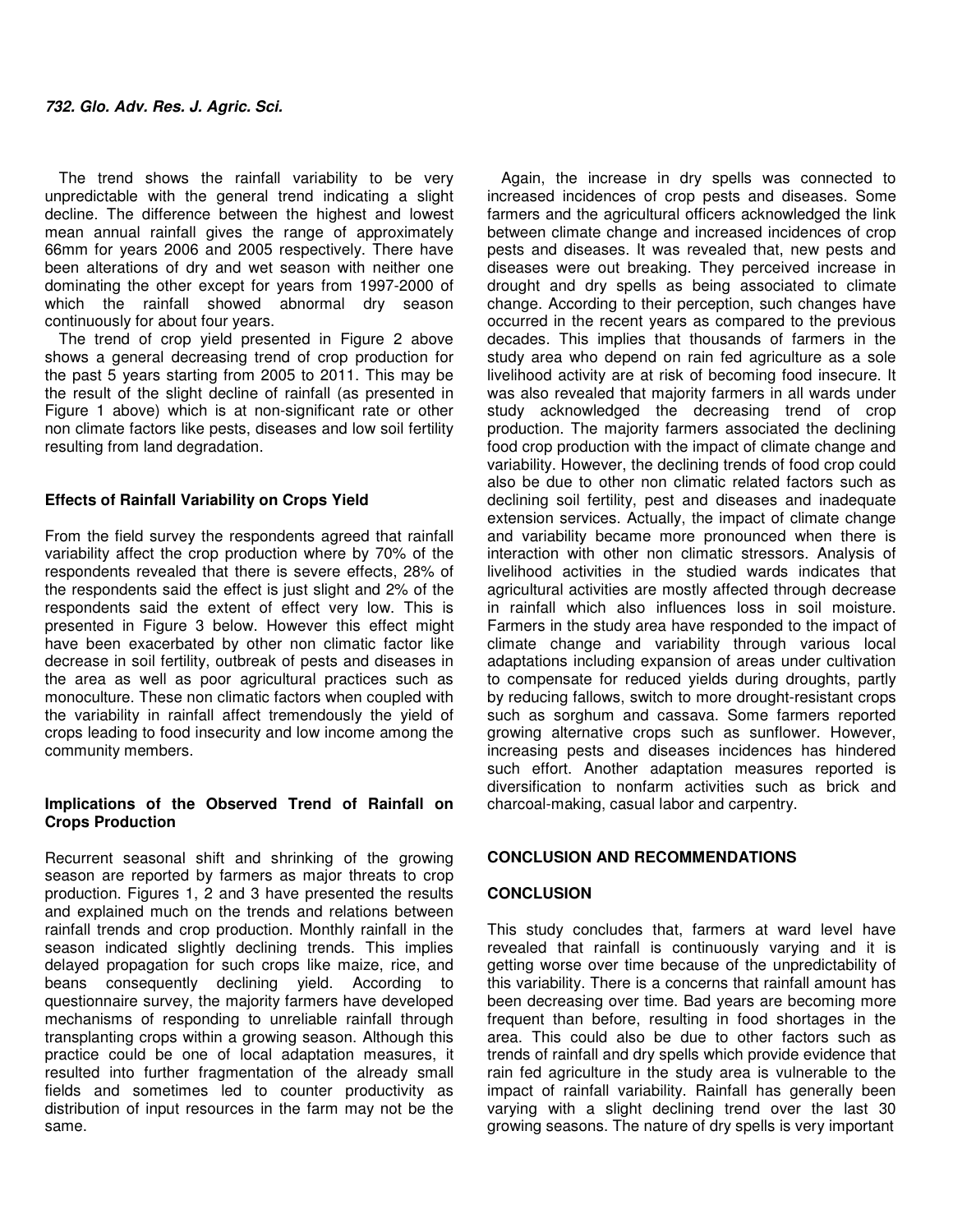

**Figure 3.** Effect of Rainfall Variability on Crop Yield **Source**: Field Survey Data, (2012).

as it affects most crops at their crucial period of growth when they need adequate moisture. This shortage of moisture always leads to crop failure. Therefore, the findings of this study can provide useful information required by different stakeholders from local to national level. This can be more useful in Tanzania and other tropical region as they mainly depend on rain fed.

#### **RECOMMENDATIONS**

The study therefore recommends the following;

 $\triangleright$  Development of appropriate strategies for reducing the impacts of rainfall variability on crops production by helping farmers use their local knowledge in combination with scientific innovations to enhance local adaptations to climate change and variability such as adoption of drought resistant crops.

 $\triangleright$  Enabling environment should be created to allow smooth responses to other crops as an adaptation to climate change and variability and sustaining adequate food security. Enabling the environmental may involve switching to irrigation practice to counteract the inadequate rainfall, improving extension services to farmers and use of organic fertilizers which helps to improve soil fertility, soil structure and increases the water holding capacity of the soil.

 $\triangleright$  Introduction of crop species resistant to environmental stresses like drought, pests and diseases to reduce crop failures.

 $\triangleright$  Government intervention on marketing of crops is required in order to stabilize food prices during bad harvest periods. A return of the old cooperative schemes could also assist in this as cooperatives can be run by local people and therefore benefits are returned and trickled down at local level.

 $\triangleright$  The government should increase access to financial capital by increasing loan availability in the region. Loan facilities specifically targeted at women may help households more as women are predominantly responsible for agricultural operations and so could allocate financial capital according to the needs of the household. Such facilities will likely improve agricultural production by enabling households to apply fertilizers and hire tractors.

 Finally, government employment projects in the region should create cash flows and help to make non-farm income more stable. Agro-processing activities may provide such opportunities in the region.

#### **REFERENCE**

- Appendini K, Liverman D (1993). Agricultural policy and climate change in Mexico. In Downing, T.E. (Ed.), Climate Change and World Food Security (pp 525-547).
- Baethgen W (1997). Vulnerability of the agricultural sector of Latin America to climate change. Climate Research 9: 1-7NATO, ASI Series No. 37. Berlin: Springer-Verlag.
- Brklacich M, Bryant C, Veenhof B, Beauchesne A (1997). Implications of global climate change for Canadian agriculture: A review and appraisal of research from 1994-1997.
- Deressa T, Hassan RM, Ringler C, Alemu T, Yesuf M (2008). Analysis of the Determinants of Farmers' choice of Adaptation Methods and Perceptions of Climate Change in the Nile Basin of Ethiopia. International Food Policy Research Institute. Washington, DC.